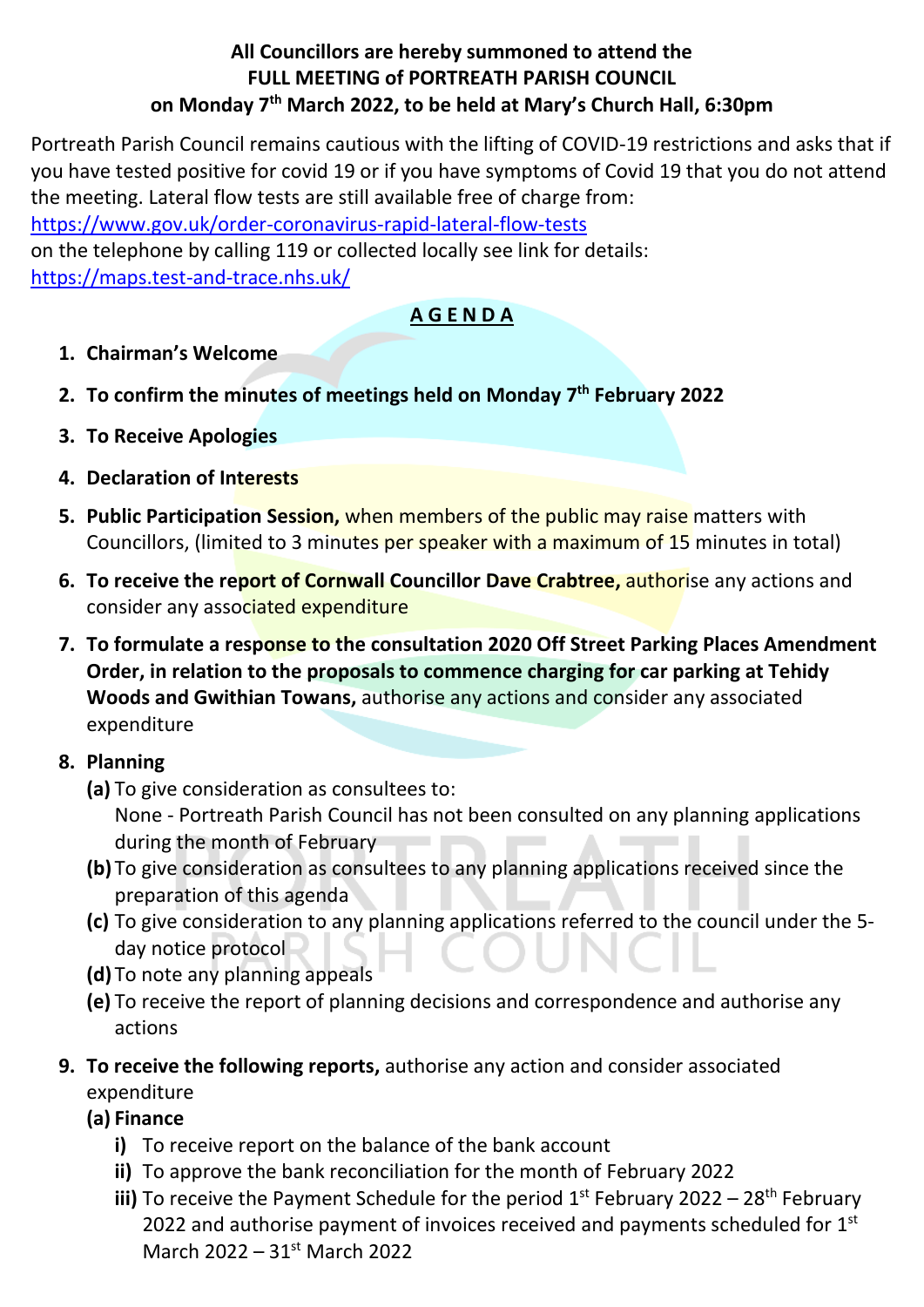- **iv)** To note any income received
- **(b) Finance and Staffing Committee Report** 
	- **i)** General Report
- **(c) Clerks Report**
	- **i)** General report
	- **ii)** Platinum Jubilee
	- **iii)** To consider the purchase of commemorative Platinum Jubilee gifts for the children of the parish up to the value of £300, authorise any action and consider associated expenditure
	- **iv)** Report from the Gwel an Mor communications meeting
- **10.To consider the Local Maintenance Partnership (LMP) offer of £290.26 from Cornwall Council for the trimming of the public rights of way within the parish,** authorise any action and consider associated expenditure
- **11.Update on projects for the year 21/22,** authorise any action and consider associated expenditure
	- **a) Former Public Toilets** 
		- **i)** General update
		- **ii)** Update on the feasibility study for the passing of the former toilet building the PIC, for use as a joint community venture, including office space of the Parish Council, authorise any action and consider associated expenditure (proposal for Portreath Improvements Committee attached)
			- General Update
			- Heads of Terms Update
	- **b) Public Toilets**
	- **c) Neighbourhood Development Plan (NDP)**
	- **d) Signage**
	- **e) WAAF Site**
		- **i) General update**
		- **ii) Update on the proposals for the future of the WAAF Site,** authorise any action and consider associated expenditure
			- General Up date
			- Options for moving the affordable Housing project Forward
				- ❖ Self-manage an Affordable housing development Cllr. Kessell
				- ❖ Cornwall Council to manage an affordable housing
					- ❖ Offer of purchase of the land from Classic Builders in conjunction with Coastline housing
		- **iii) To resolve under the 1960 Public Bodies (Admission to Meetings) Act to exclude the press and public due to the confidential nature of the business to be discussed**
		- **iv) To consider the costs involved with the project and** 
			- Appoint solicitors to act on the council's behalf
			- Appoint a land valuation agent
		- **iii) To resolve to move back to open session and invite the public to re-join to the meeting**